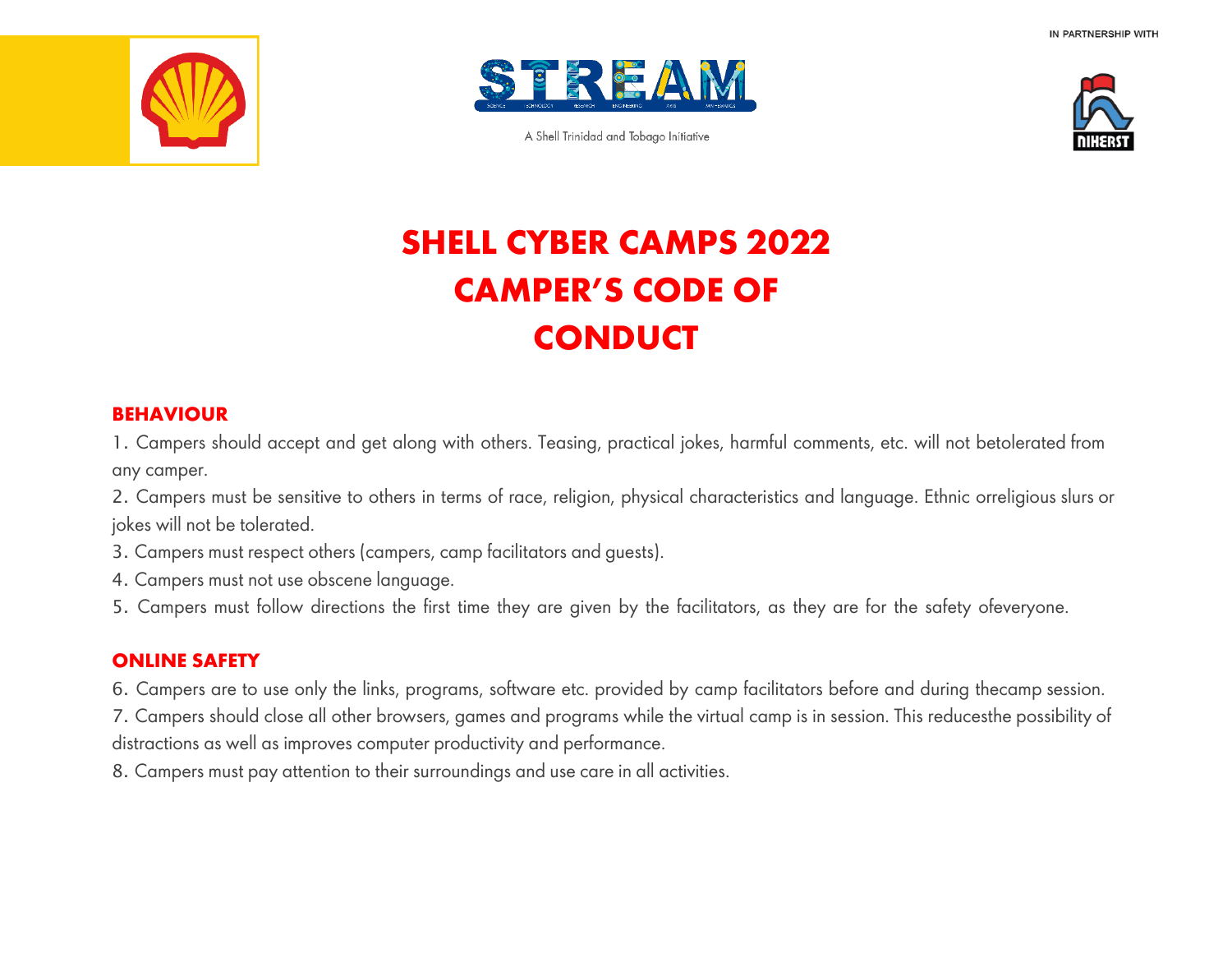9. Campers will adhere to all safety rules and regulations given for each activity and while using equipment related to the sessions that he/she participates in while in the virtual camp.

10. Adult supervision is recommended while the virtual camp is in session to assist with any technical/computer related issues as well as to ensure that campers are following the instructions of the facilitators. Adults should remainoff screen when possible and should be dressed appropriately and mindful of their behaviour and speech.

11. NIHERST does not accept responsibility for any inappropriate conduct, language, streamed content etc. that a camper is exposed to by action of non NIHERST employees or personnel.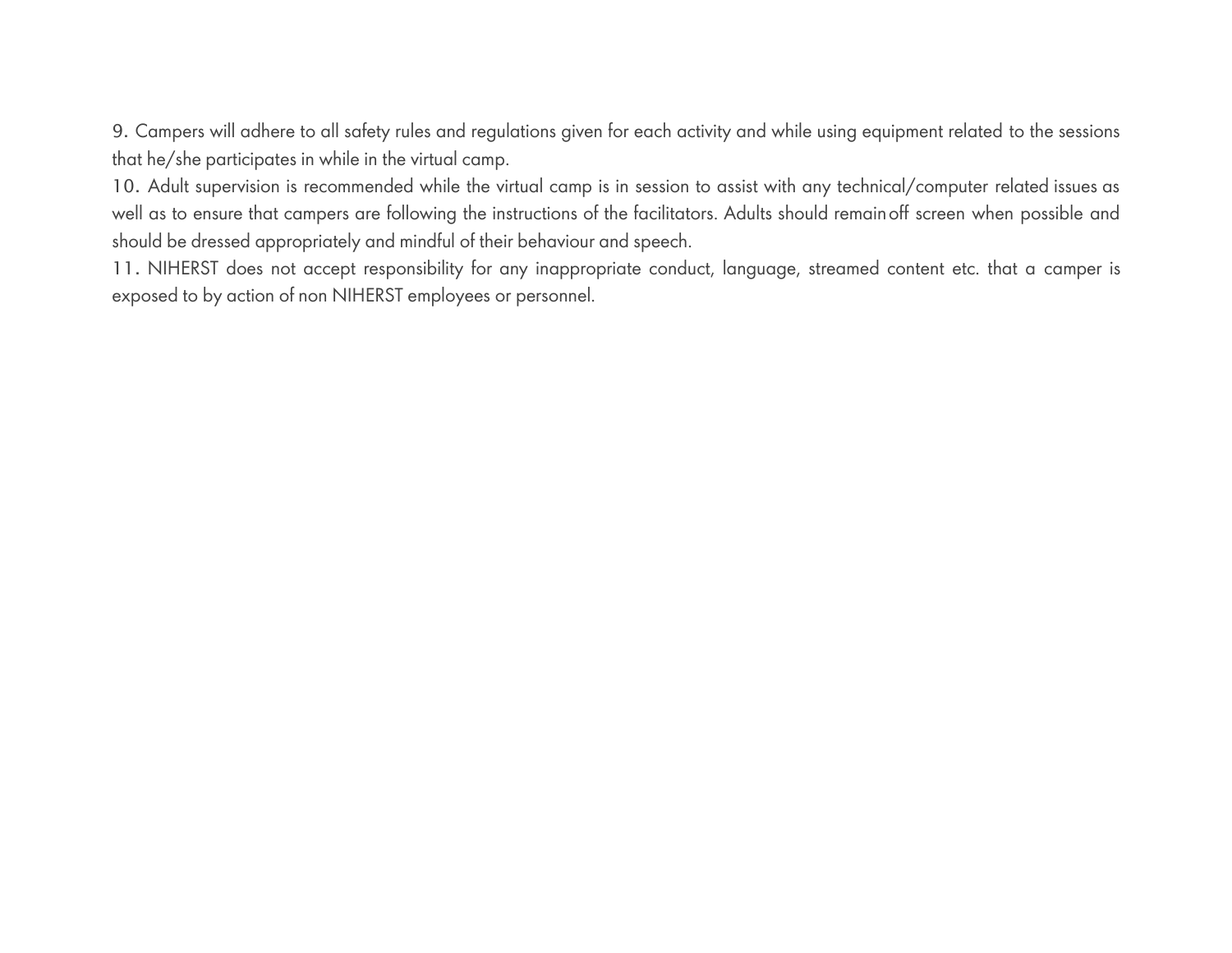#### **GENERAL**

12. Campers (inclusive of siblings) and the supervising adult are expected to wear appropriate clothing. Generally,attendees may be visible from the chest up however some activities may require them to stand and present their project/creation/idea.

FEMALE: The following types of clothing ARE NOT ALLOWED: spaghetti/thin strapped tops, strapless/tube tops,revealing low cut tops, short shorts or very short skirts.

If leggings or tights are being worn, tops should be of an appropriate length.

MALE: The following types of clothing ARE NOT ALLOWED: vests, very baggy/saggy/tight pants, excessive jewellery.Note: Hats, dark shades (except where prescribed) and graphic prints cannot be worn during the camp

13. No eating is allowed during the virtual camp sessions especially on camera. If a camper requires a water orbathroom break, they should inform the facilitator. We recommend not placing food or drink near computers/laptops to avoid spillage.

14. Campers must inform staff if they are experiencing a problem with the software, another camper or otherissues. If we are not informed about a problem, we cannot stop the problem or assist the camper.

15. Violation of the CODE OF CONDUCT can be grounds for automatic dismissal depending on the severity. NIHERST facilitators reserve the right to remove, mute, stop video of any camper as they deem necessary to protectthe rights and safety of all campers in attendance.

## **CONSEQUENCES**

Please see below the sequence of events for continued violation of the CODE OF CONDUCT:o 1st

Offense – Verbal Warning by Camp Facilitator/Camp Administrator.

o 2nd Offense – Muting of microphone/stopped web camera broadcast for remainder of session.

o 3rd Offense – Virtual Meeting/Email Notice to Parent/Guardian.

o 4th Offense – Final Notice of Misconduct to Parent/Guardian.

o 5th Offense – Immediate dismissal from Virtual Camp.